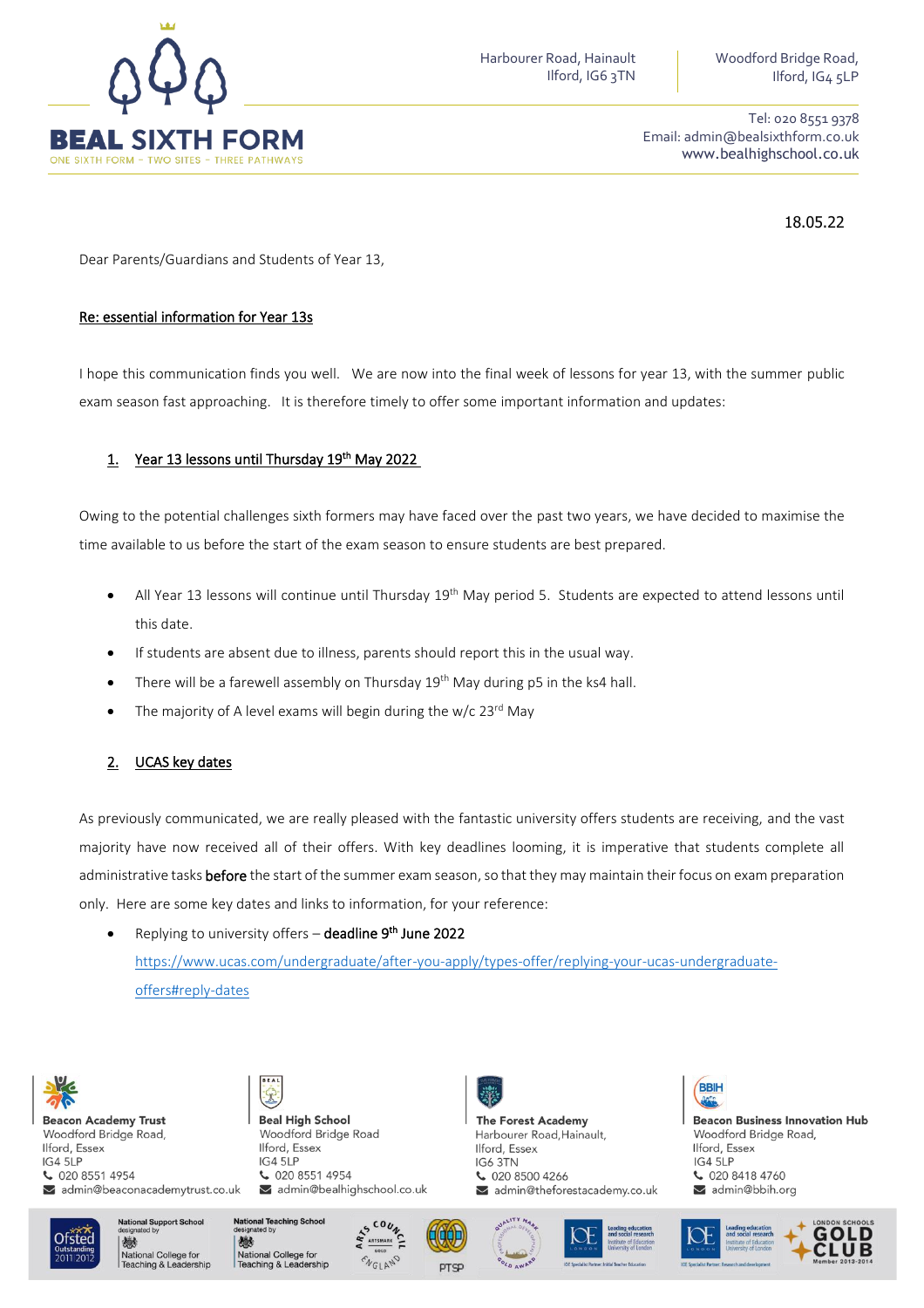# • Student finance – **deadline 31<sup>st</sup> May 2022** <https://www.gov.uk/apply-for-student-finance/when>

For those students interested in exploring other progression routes such as Apprenticeships, we will continue this support up until the start of the exams season. Once exams are finished, we will resume this support, as and when needed. Furthermore, all students have access to Ms Uddin, our careers' coordinator, who can be contacted via email for any Progression-based queries.

## 3. Summer exam season

- Year 13 students were all emailed a link to their individual exam timetable via their school account. These timetables contain lots of important information for each exam – times, venues, seat numbers and exam codes
- Students have been asked to email this link to their parents so they can be fully aware
- Students must be in sixth form dress including wearing their ID/lanyard for every exam as well as their exam card; students must not come to school in sportswear, jeans, hoodies or hats.
- $\bullet$  Please note the summer half term dates are  $30^{\text{th}}$  May to  $3^{\text{rd}}$  June, and so there will be no exams during this period
- Please also note the exam boards have reserved the 29<sup>th</sup> June as an exam contingency day and students must be available for exams on that day if needed

Once the exam season is up and running, it is important that year 13 students continue to maintain good life and study habits, with a focus on their physical and mental health. The following information will be beneficial to read/watch:

- a guide to coping with exam [pressure,](https://www.gov.uk/government/publications/coping-with-exam-pressure-a-guide-for-students/coping-with-exam-pressure-a-guide-for-students) produced with Professor David Putwain, a researcher (and a former school and college teacher) at Liverpool John Moore's University
- a video from Professor David Putwain of Liverpool John Moore's [University](https://youtu.be/q39RAAYAf94) giving his 3 top tips to help students prepare for their exams this summer
- a blog by [Professor](https://ofqual.blog.gov.uk/2022/02/10/what-sorts-of-things-might-help-you-prepare-for-exams/) Kevin Woods and Dr Tee McCaldin outlining the sorts of things that might help students to [prepare](https://ofqual.blog.gov.uk/2022/02/10/what-sorts-of-things-might-help-you-prepare-for-exams/) for exams
- videos on OFQUAL social media [channels](https://www.youtube.com/c/OfqualGovUk/videos) of tips for students from other students
- a [blog](https://ofqual.blog.gov.uk/2022/05/10/exams-are-starting-2/) with advice for students and exams officers on this summer's exam series
- a series of videos of students and alumni from Eden Girls' School in Coventry:
	- o What advice would you give to exam [students?](https://youtube.com/shorts/nZmxpRyeEVo?feature=share)
	- o What tips do you have for [revising?](https://youtube.com/shorts/h9y-FqP7414?feature=share)
	- o What's been your [approach](https://youtube.com/shorts/_SNoasGWhkI?feature=share) to revision?
	- o Are you happy that [exams](https://youtube.com/shorts/e8QUQtCskNU?feature=share) are back?
	- o What's been your [approach](https://youtube.com/shorts/eF0kNB2jfCA?feature=share) to revision?